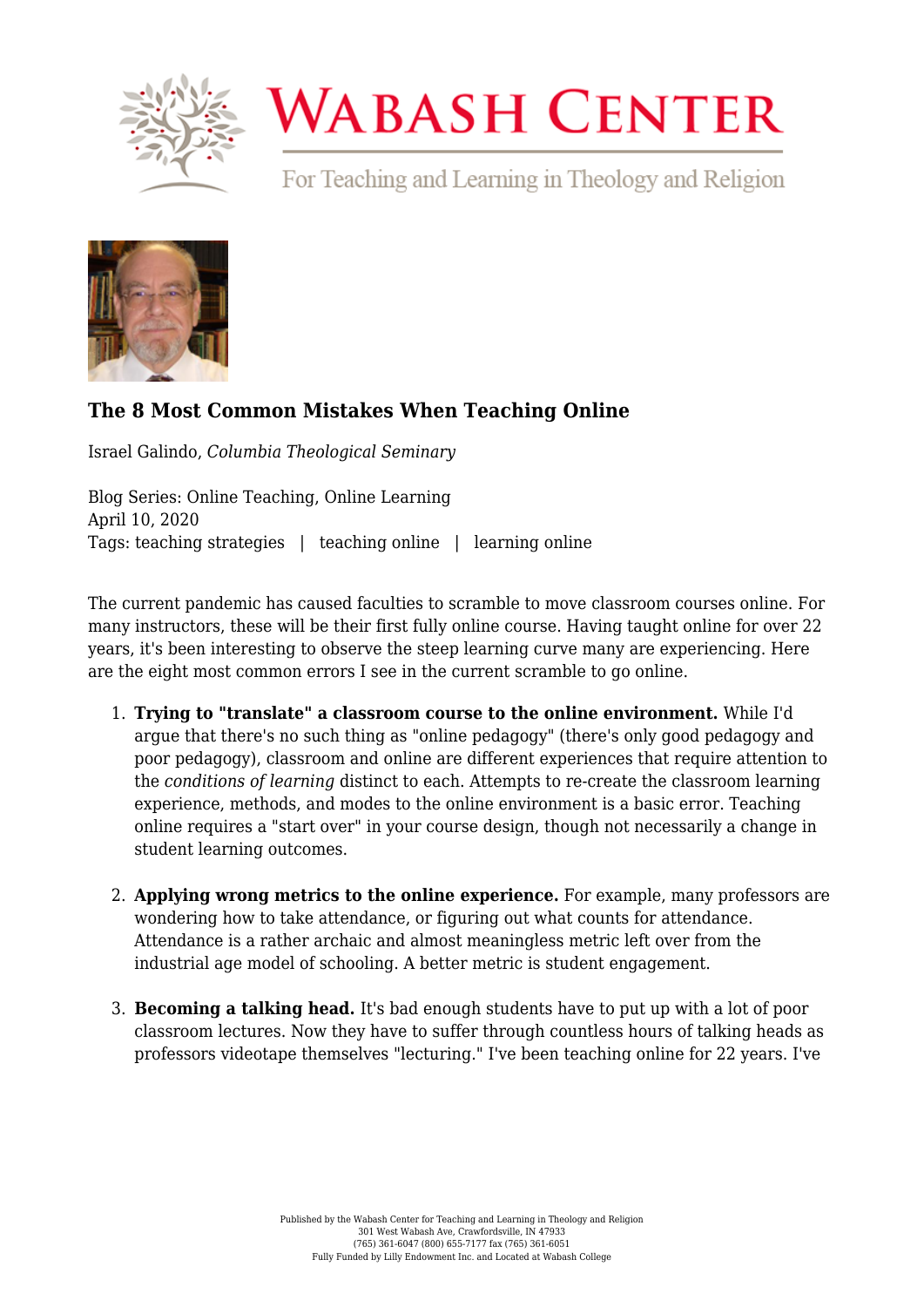never once used Zoom in an online course or posted taped lectures. Forcing students to watch a taped disembodied talking head almost guarantees student *disengagement,* especially if we fail to appreciate the liability of *transactional distance* in the online environment. If the content of your lecture is that important, give your students a manuscript or your lecture notes to study.

- 4. **Posting video lectures over seven minutes long.** The lecture method takes on a different function in the online environment. When instructors ask me how they can video tape and post their lectures online I ask, "Why would you want to duplicate the most maligned and least effective teaching method and pretend the online environment is a 'classroom' when it offers so much greater opportunity for student engagement?" The question to ask is, "What is the pedagogical function of this video?" The most effective functions are: a short introduction, an explication, or a demonstration.
- 5. **Assessing the wrong thing.** I see some schools wanting to assess whether students "like" the online experience. What students "like" is beside the point of the educational. A common student comment on course evaluation for online courses is, "I would have preferred to have taken this course in the classroom." The response is, "How do you know?" Ask those students if they learned what the course was intended to provide, and they'll likely say, "Yes!" Assess the right thing: evidence of student learning and achievement of the course student learning outcomes. One can also evaluate the effectiveness of the course design: structure, scope, flow, alignment with program goals, etc.
- 6. **Ignoring aesthetics and design when creating an online course.** Figuring out your course should not be an assignment. Your course should be designed so intuitively and aesthetically pleasing so the student perceives, intuits, and understands immediately what they are seeing and what is expected of them. Your students don't read a user manual or instructions when playing complex video games—they can immediately perceive what the game is about and what they are supposed to do. A well-designed website does not provide an orientation to new visitors. Your course should be clean, intuitive, and logical in design (and that includes not adding anything that does not directly support the learning outcomes).
- 7. **Attempting to go for coverage rather than depth.** Many classroom instructors fail to appreciate that because online learning requires a higher level of student engagement, they need to reduce the amount of coverage they usually attempt in a classroom course—-which usually is way too much as it is. A good rule of thumb: cut the content coverage by half and focus on student engagement that (1) helps students achieve a learning outcomes and (2) provides evidence of learning.
- 8. **Failing to ask for help.** Most faculty members are used to the silo-oriented isolated nature of academia. Traditionally, they develop their courses alone. At most they may share their course syllabi with colleagues on their faculties or departments, though more